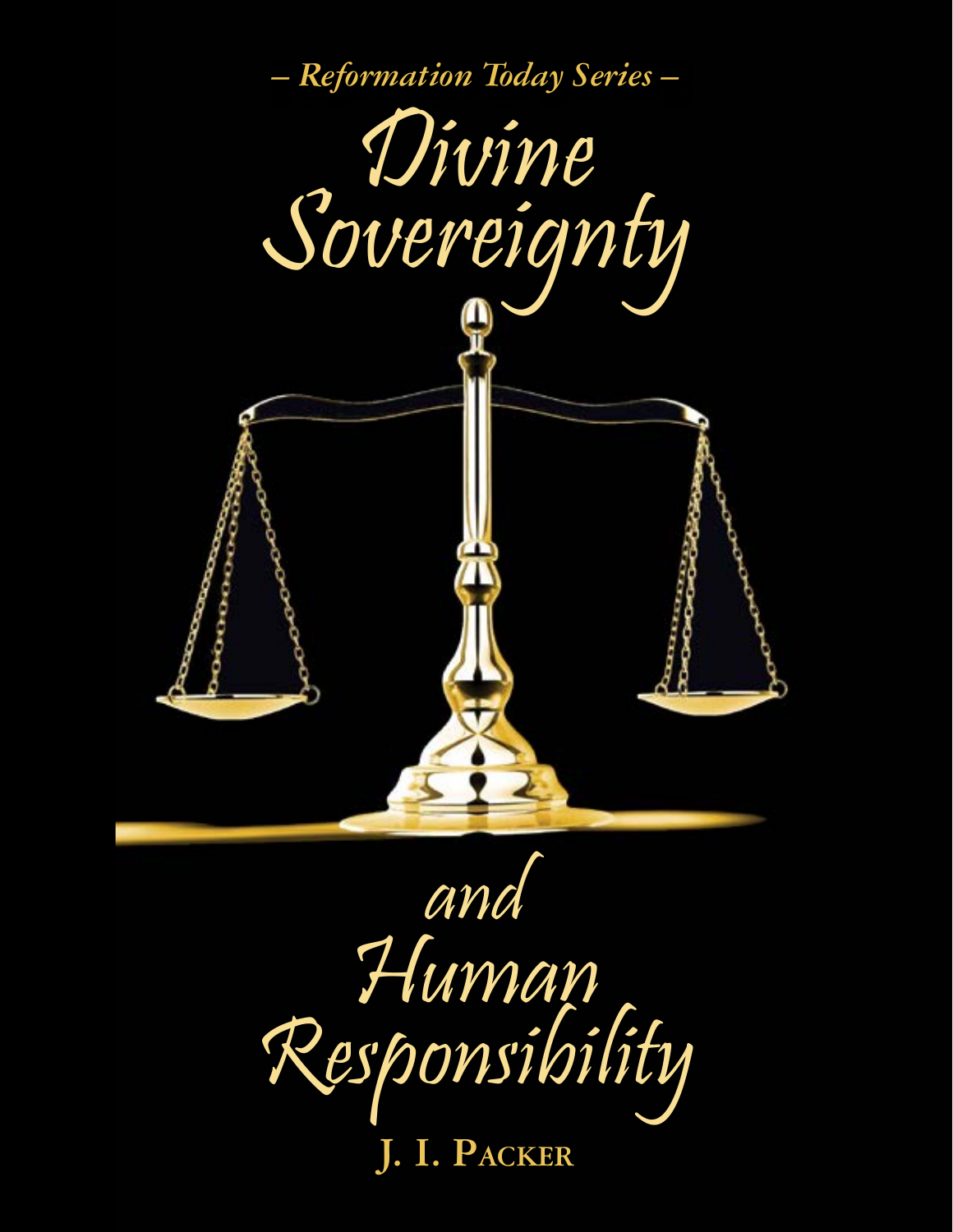# Divine Sovereignty and Human Responsibility

*how both biblical truths coexist in God's grace*

> J. I. Packer 1961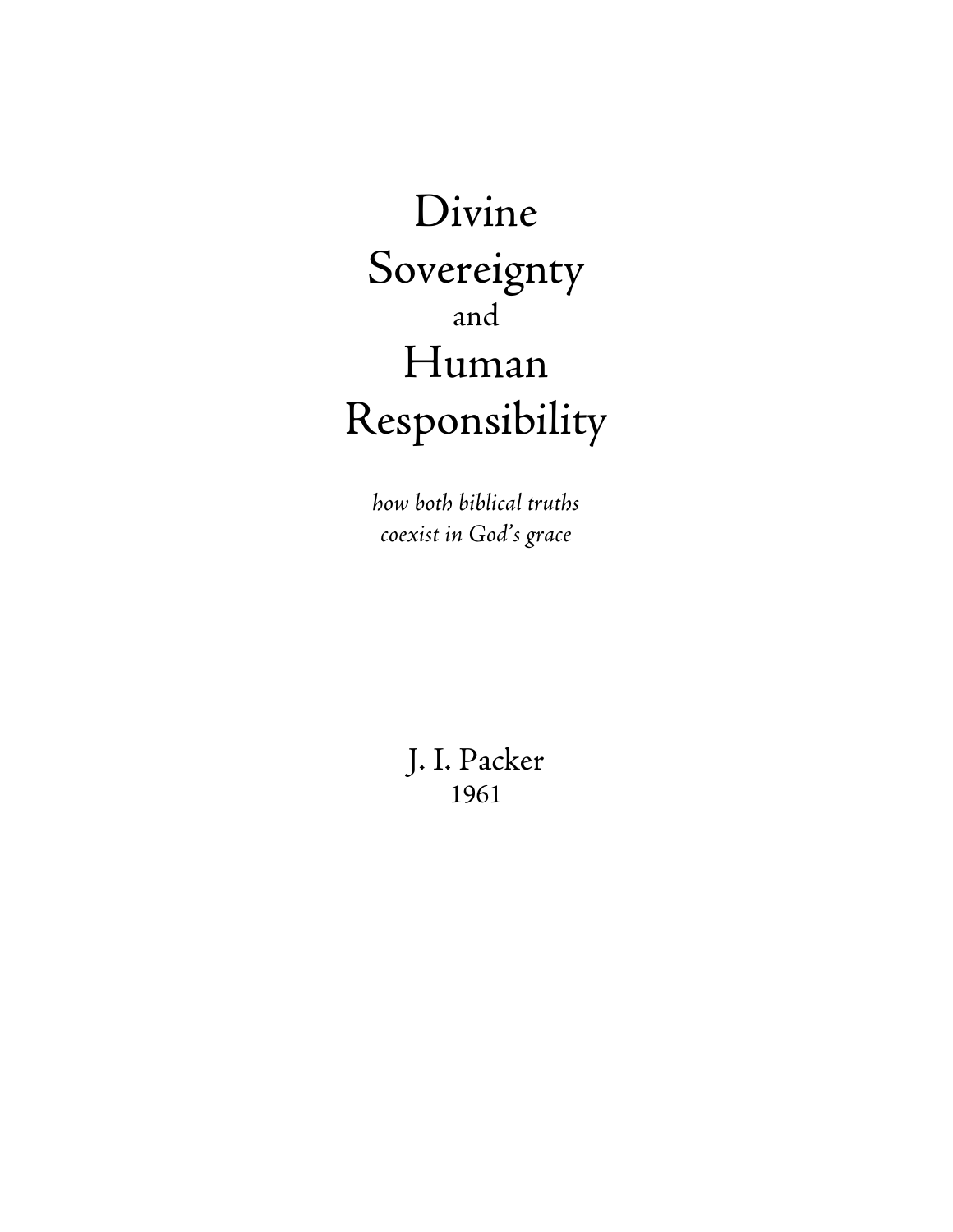## **Contents**

| <b>I. Divine Sovereignty</b>                    |  |
|-------------------------------------------------|--|
|                                                 |  |
|                                                 |  |
|                                                 |  |
| II. Divine Sovereignty and Human Responsibility |  |
|                                                 |  |
|                                                 |  |
|                                                 |  |
|                                                 |  |

Taken from *Evangelism and the Sovereignty of God* by J. I. Packer. Copyright Original edition © 1961 by Inter-Varsity Press, England. Used by permission of InterVarsity Press, P.O. Box 1400, Downers Grove, IL 60515, USA. www.ivpress.com.

Chapel Library admires J.I. Packer's knowledge of the Puritans, but does not agree with his ecumenism, especially his compromise with the ECT (Evangelicals and Catholics Together) accord.

Chapel Library is a faith ministry that relies entirely upon God's faithfulness. We therefore do not solicit donations, but we gratefully receive support from those who freely desire to give.

Worldwide, please download material without charge from our website, or contact the international distributor as listed there for your country. In North America, for additional copies of this booklet or other Christ-centered materials from prior centuries, please contact Chapel Library, 2603 W Wright St, Pensacola, FL 32505 USA • Phone: (850) 438-6666 • Fax: (850) 438 0227 [chapel@mountzion.org](mailto:chapel@mountzion.org) • [www.ChapelLibrary.org](http://www.mountzion.org/)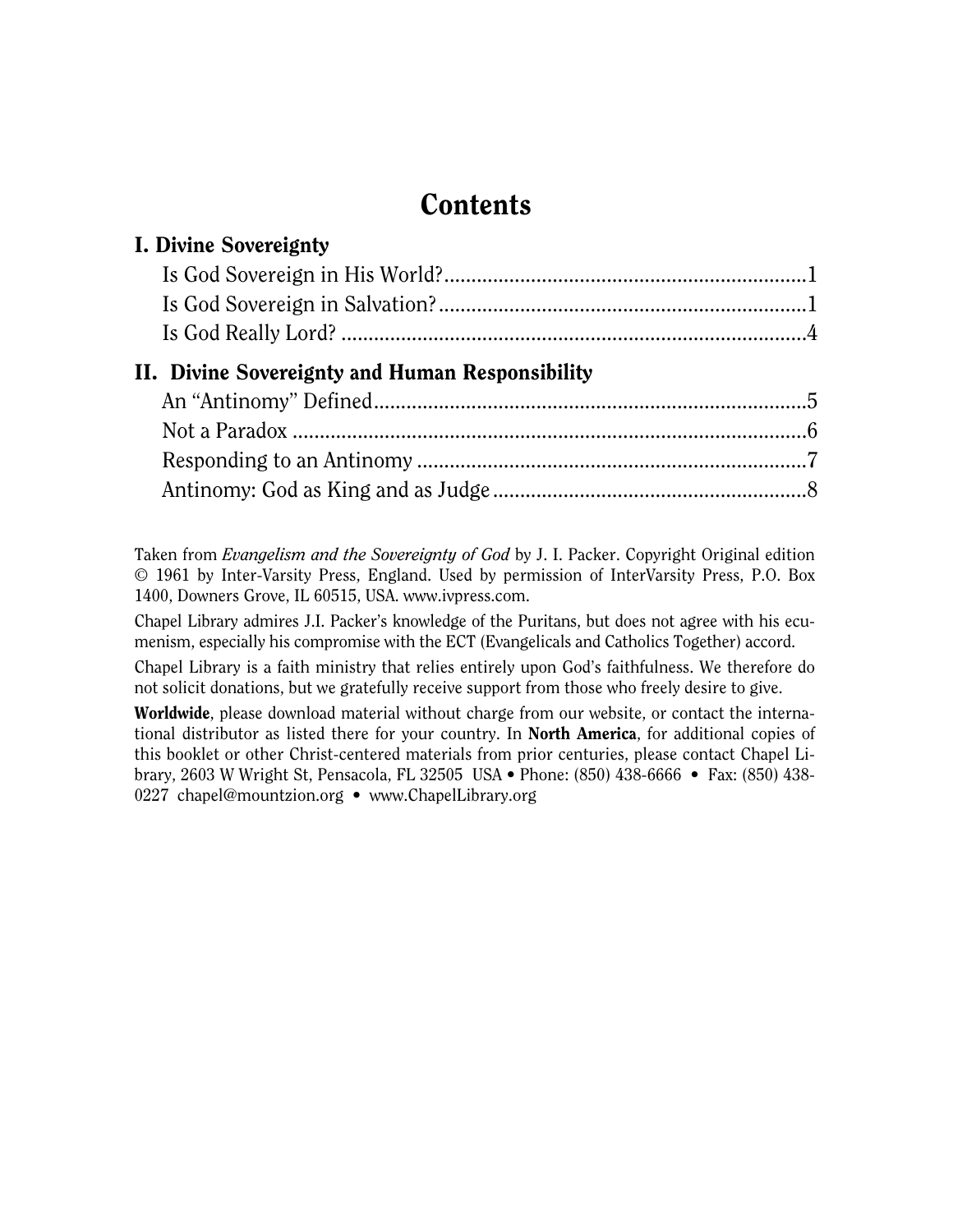## I. Divine Sovereignty

#### <span id="page-3-1"></span><span id="page-3-0"></span>Is God Sovereign in His World?

I do not intend to spend any time at all proving to you the general truth that God is *sovereign* in His world. There is no need; for I know that, if you are a Christian, you believe this already. How do I know that? Because I know that, if you are a Christian, you pray; and the recognition of God's sovereignty is the basis of your prayers. In prayer, you ask for things and give thanks for things. Why? Because you recognize that God is the author and source of all the good that you have had already and all the good that you hope for in the future. This is the fundamental philosophy of Christian prayer. The prayer of a Christian is not an attempt to force God's hand, but a humble acknowledgment of helplessness and dependence. When we are on our knees, we know that it is not we who control the world; it is not in our power, therefore, to supply our needs by our own independent efforts. Every good thing that we desire for ourselves and for others must be sought from God, and will come, if it comes at all, as a gift from His hands.

If this is true even of our daily bread (and the Lord's Prayer teaches us that it is), much more is it true of spiritual benefits. This is all luminously clear to us when we are actually praying, whatever we may be betrayed into saying in argument afterwards. In effect, therefore, what we do every time we pray is to confess our own impotence and God's sovereignty. The very fact that a Christian prays is thus proof positive that he believes in the Lordship of his God.

#### <span id="page-3-2"></span>Is God Sovereign in Salvation?

Nor, again, am I going to spend time proving to you the particular truth that God is sovereign in salvation. For that, too, you believe already. Two facts show this.

## *1. You give thanks for your conversion*

In the first place, you give God thanks for your conversion. Now why do you do that? Because you know in your heart that God was entirely responsible for it. You did not save yourself; He saved you. Your thanksgiving is itself an ac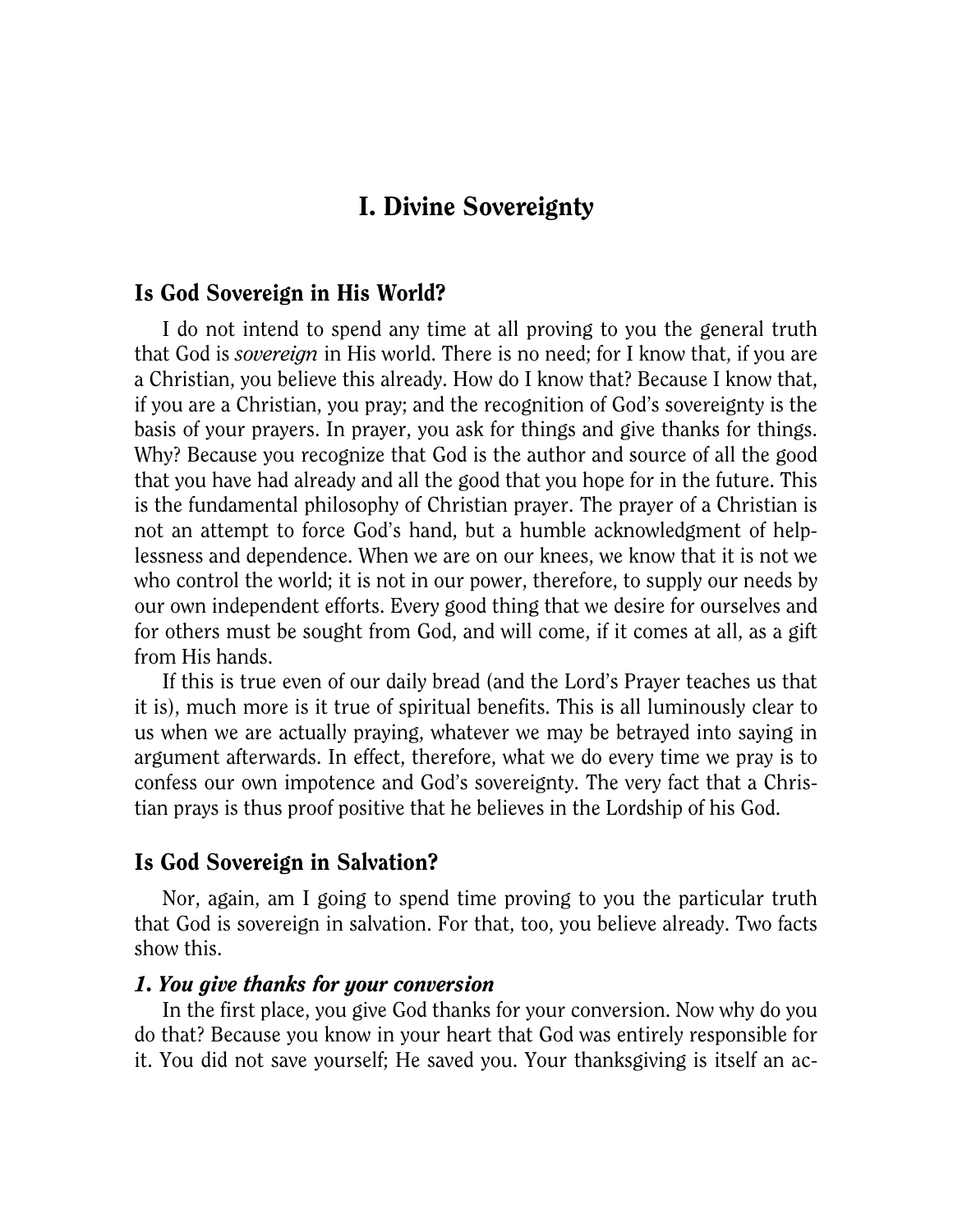knowledgment that your conversion was not your own work, but His work. You do not put it down to chance or accident that you came under Christian influence when you did. You do not put it down to chance or accident that you attended a Christian church, that you heard the Christian gospel, that you had Christian friends and, perhaps, a Christian home, that the Bible fell into your hands, that you saw your need of Christ and came to trust Him as your Savior. You do not attribute your repenting and believing to your own wisdom, or prudence, or sound judgment, or good sense. Perhaps, in the days when you were seeking Christ, you labored and strove hard, read and pondered much, but all that outlay of effort did not make your conversion your own work. Your act of faith when you closed with Christ was yours in the sense that it was you who performed it; but that does not mean that you saved yourself. In fact, it never occurs to you to suppose that you saved yourself.

As you look back, you take to yourself the blame for your past blindness and indifference and obstinacy and evasiveness in face of the gospel message; but you do not pat yourself on the back for having been at length mastered by the insistent Christ. You would never dream of dividing the credit for your salvation between God and yourself. You have never for one moment supposed that the *decisive contribution* to your salvation was yours and not God's. You have never told God that, while you are grateful for the means and opportunities of grace that He gave you, you realize that you have to thank, not Him, but yourself for the fact that you responded to His call. Your heart revolts at the very thought of talking to God in such terms. In fact, you thank Him no less sincerely for the gift of faith and repentance than for the gift of a Christ to trust and turn to. This is the way in which, since you became a Christian, your heart has always led you. You give God all the glory for all that your salvation involved, and you know that it would be blasphemy if you refused to thank Him for bringing you to faith. Thus, in the way that you think of your conversion and give thanks for your conversion, you acknowledge the sovereignty of divine grace. And every other Christian in the world does the same.

#### *Simeon's conversation with Wesley*

It is instructive in this connection to ponder Charles Simeon's account of his conversation with John Wesley on December 20, 1784 (the date is given in Wesley's *Journal):*

"Sir, I understand that you are called an Arminian; and I have been sometimes called a Calvinist; and therefore I suppose we are to draw daggers. But before I consent to begin the combat, with your permission I will ask you a few questions… Pray, Sir, do you feel yourself a depraved creature, so depraved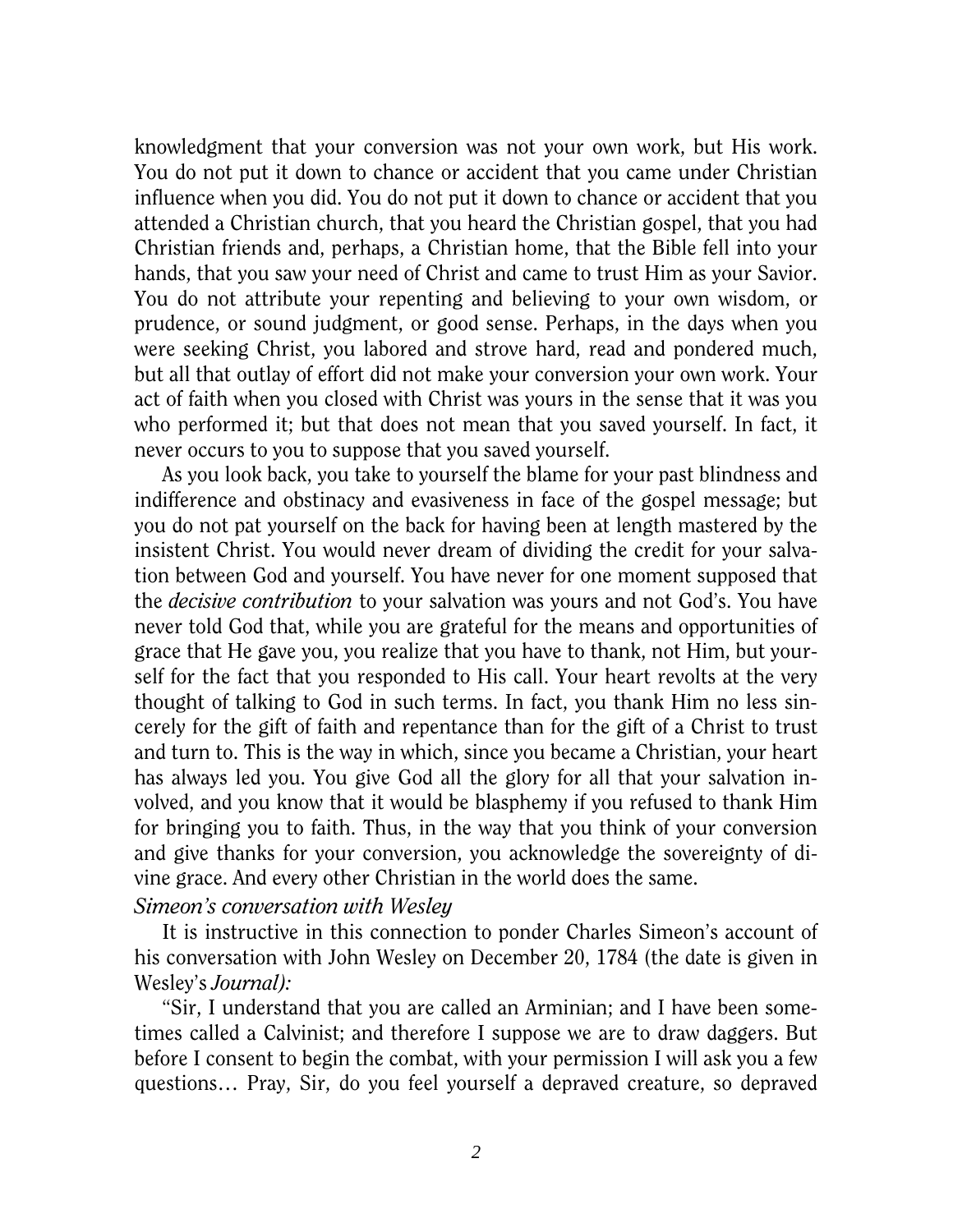that you would never have thought of turning to God, if God had not first put it into your heart?"

"Yes," says the veteran, "I do indeed."

"And do you utterly despair of recommending yourself to God by anything you can do; and look for salvation solely through the blood and righteousness of Christ?"

"Yes, solely through Christ."

"But, Sir, supposing you were at first saved by Christ, are you not somehow or other to save yourself afterwards by your own works?"

"No, I must be saved by Christ from first to last."

"Allowing, then, that you were first turned by the grace of God, are you not in some way or other to keep yourself by your own power?"

"No."

"What, then, are you to be upheld every hour and every moment by God, as much as an infant in its mother's arms?"

"Yes, altogether."

"And is all your hope in the grace and mercy of God to preserve you unto His heavenly kingdom?"

"Yes, I have no hope but in Him."

"Then, Sir, with your leave I will put up my dagger again; for this is all my Calvinism; this is my election, my justification by faith, my final perseverance: it is in substance all that I hold, and as I hold it. And therefore, if you please, instead of searching out terms and phrases to be a ground of contention between us, we will cordially unite in those things wherein we agree."

## *2. You pray for the conversion of others*

There is a second way in which you acknowledge that God is sovereign in salvation. You pray for the conversion of others. In what terms, now, do you intercede for them? Do you limit yourself to asking that God will bring them to a point where they can save themselves, independently of Him? I do not think you do. I think that what you do is to pray in categorical terms that God will, quite simply and decisively, save them: that He will open the eyes of their understanding, soften their hard hearts, renew their natures, and move their wills to receive the Savior. You ask God to work in them everything necessary for their salvation. You would not dream of making it a point in your prayer that you are not asking God actually to bring them to faith, because you recognize that that is something He cannot do. Nothing of the sort! When you

 $\ddot{\phantom{a}}$ 

<span id="page-5-0"></span><sup>1</sup> *Horae Homileticae,* Preface: I.xvii f.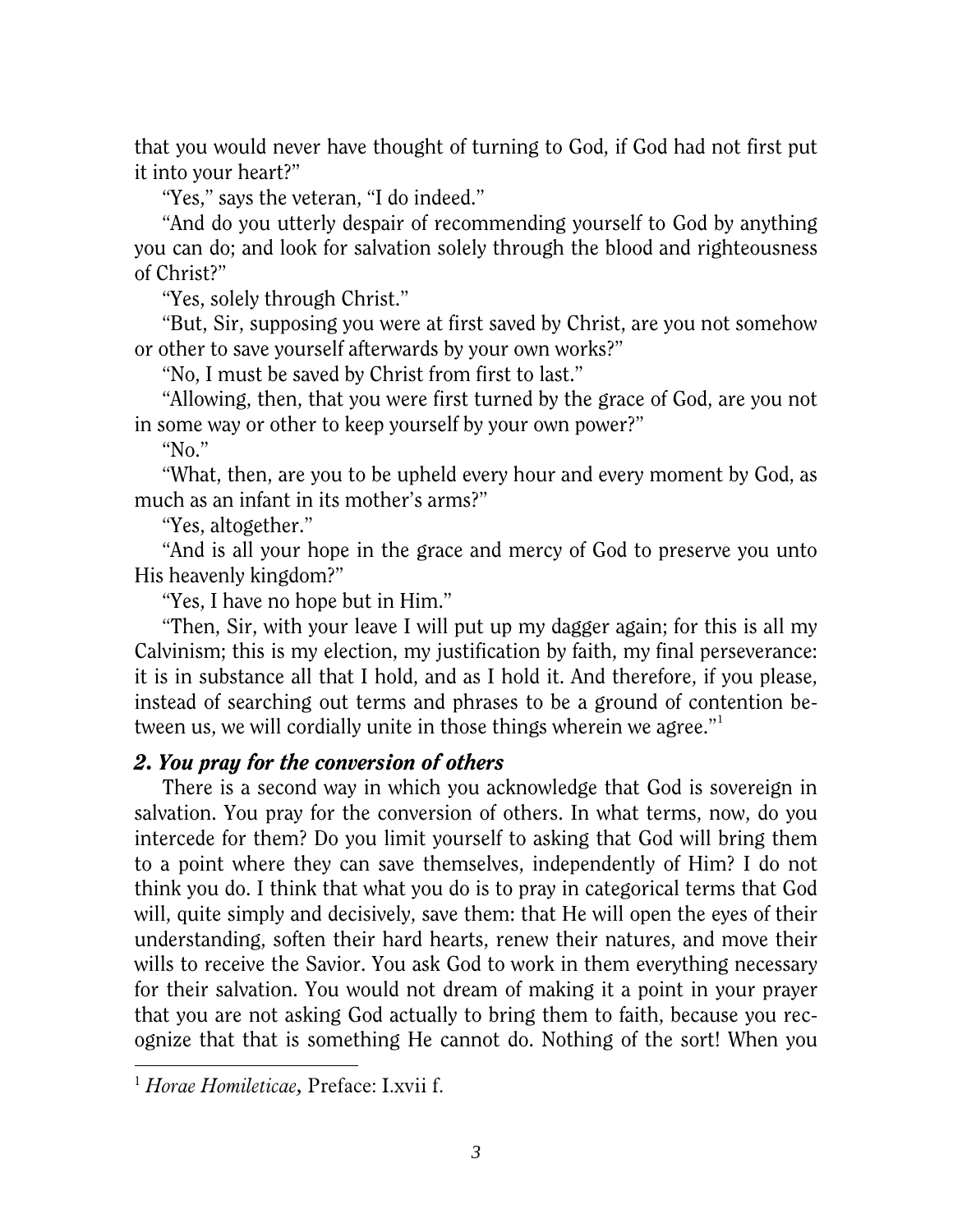pray for unconverted people, you do so on the assumption that it is in God's power to bring them to faith. You entreat Him to do that very thing, and your confidence in asking rests upon the certainty that He is able to do what you ask. And so indeed He is: this conviction, which animates your intercessions, is God's own truth, written on your heart by the Holy Spirit.

In prayer, then (and the Christian is at his sanest and wisest when he prays), you know that it is God who saves men; you *know* that what makes men turn to God is God's own gracious work of drawing them to Himself, and the content of your prayers is determined by this knowledge. Thus, by your practice of intercession, no less than by giving thanks for your conversion, you acknowledge and confess the sovereignty of God's grace. And so do all Christian people everywhere.

## <span id="page-6-0"></span>Is God Really Lord?

There is a long-standing controversy in the Church as to whether God is really *Lord* in relation to human conduct and saving faith or not. What has been said shows us how we should regard this controversy. The situation is not what it seems to be. For it is not true that some Christians believe in divine sovereignty while others hold an opposite view. What is true is that all Christians believe in divine sovereignty, but some are not aware that they do, and mistakenly imagine and insist that they reject it. What causes this odd state of affairs? The root cause is the same as in most cases of error in the Church—the intruding of rationalistic speculations, the passion for systematic consistency, a reluctance to recognize the existence of mystery and to let God be wiser than men, and a consequent subjecting of Scripture to the supposed demands of human logic. People see that the Bible teaches man's responsibility for his actions; they do not see (man, indeed, cannot see) how this is consistent with the sovereign Lordship of God over those actions. *They are not content to let the two truths live side by side,* as they do in the Scriptures, but jump to the conclusion that, in order to uphold the biblical truth of *human responsibility,* they are bound to reject the equally biblical and equally true doctrine of *divine sovereignty,* and to explain away the great number of texts that teach it.

The desire to over-simplify the Bible by cutting out the mysteries is natural to our perverse minds, and it is not surprising that even good men should fall victim to it. Hence this persistent and troublesome dispute. The irony of the situation, however, is that when we ask how the two sides pray, it becomes ap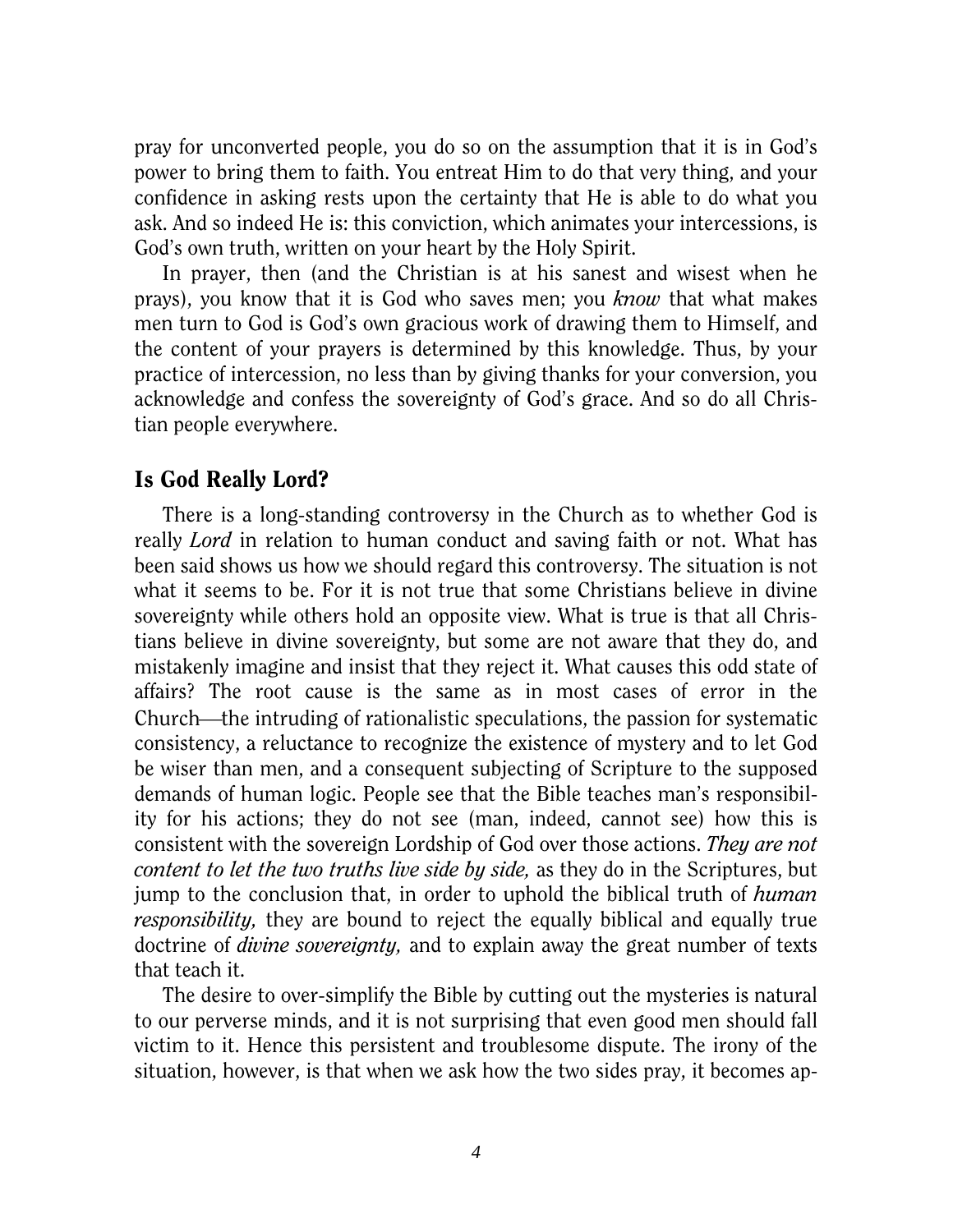parent that those who profess to deny God's sovereignty really believe in it just as strongly as those who affirm it.

How, then, do you pray? Do you ask God for your daily bread? Do you thank God for your conversion? Do you pray for the conversion of others? If the answer is "no," I can only say that I do not think you are yet born again. But if the answer is "yes"—well, that proves that, whatever side you may have taken in debates on this question in the past, in your heart you believe in the sovereignty of God no less firmly than anyone else. On our feet we may have arguments about it, but on our knees we are all agreed. And it is this common agreement, of which our prayers give proof, that I take as our starting point now.

## <span id="page-7-0"></span>II. Divine Sovereignty and Human Responsibility

Our aim in the present study is to think out the nature of the Christian's evangelistic task in the light of this agreed presupposition that God is sovereign in salvation. Now, we need to recognize right at the outset that this is no easy assignment.

All theological topics contain pitfalls for the unwary, for God's truth is never quite what man would have expected; and our present subject is more treacherous than most. This is because in thinking it through we have to deal with an *antinomy* in the biblical revelation, and in such circumstances our finite, fallen minds are more than ordinarily apt to go astray.

## <span id="page-7-1"></span>An "Antinomy" Defined

What is an "antinomy"? *The Shorter Oxford Dictionary* defines it as

*"a contradiction between conclusions which seem equally logical, reasonable, or necessary."*

For our purposes, however, this definition is not quite accurate; the opening words should read "an *appearance* of contradiction." For the whole point of an antinomy—in theology, at any rate—is that it is not a real contradiction, though it looks like one. It is an *apparent* incompatibility between two apparent truths. An antinomy exists when a pair of principles stand side by side, seemingly irreconcilable, yet both undeniable. There are cogent reasons for believing each of them; each rests on clear and solid evidence; but it is a mys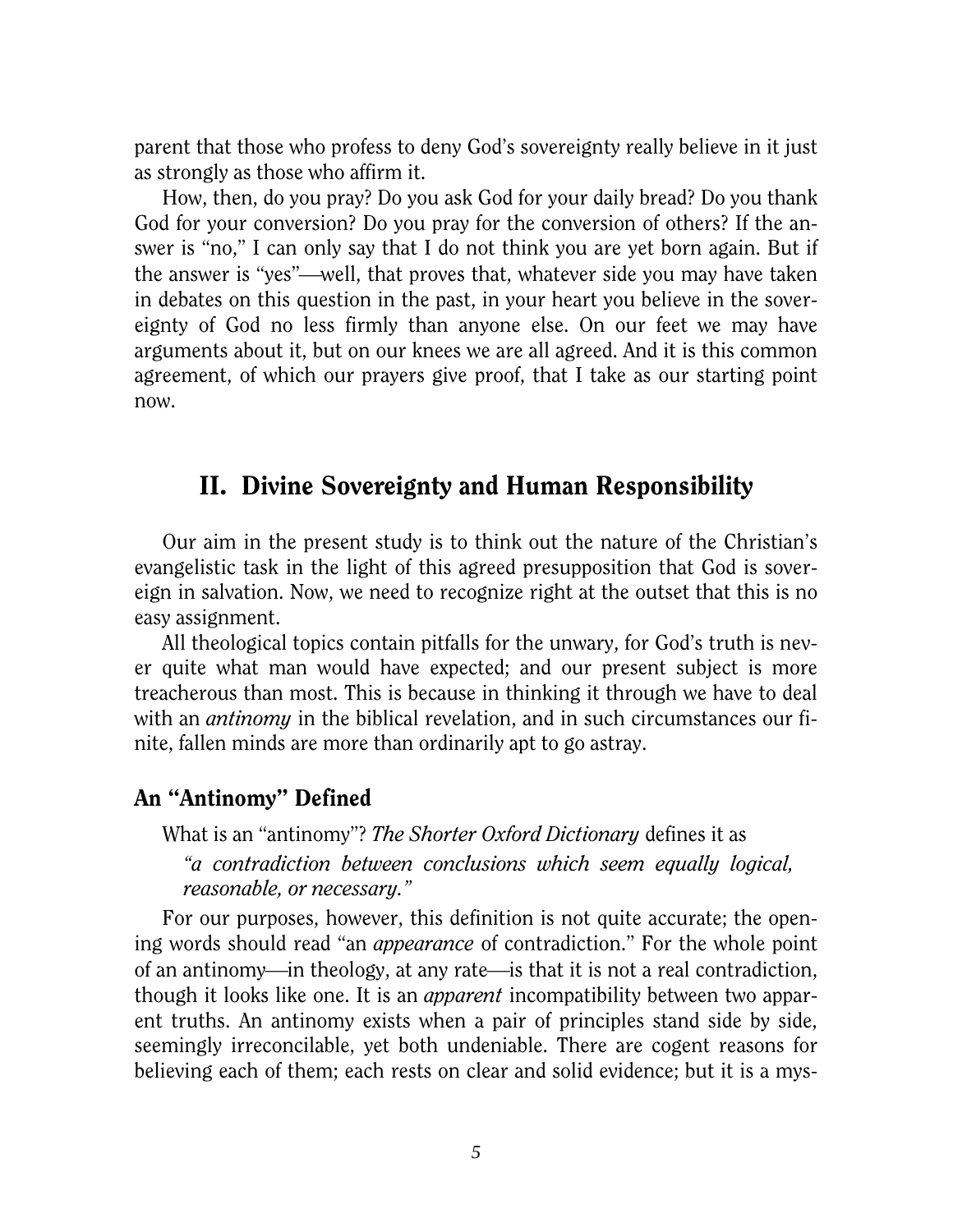tery to you how they can be squared with each other. You see that each must be true on its own, but you do not see how they can both be true together.

Let me give an example. Modern physics faces an antinomy, in this sense, in its study of light. There is cogent evidence to show that light consists of waves, and equally cogent evidence to show that it consists of particles. It is not apparent how light can be both waves and particles; but the evidence is there, and so neither view can be ruled out in favor of the other. Neither, however, can be reduced to the other or explained in terms of the other; the two seemingly incompatible positions must be held together, and both must be treated as true. Such a necessity scandalizes our tidy minds, no doubt, but there is no help for it if we are to be loyal to the facts.

## <span id="page-8-0"></span>Not a Paradox

It appears, therefore, that an antinomy is not the same thing as a *paradox*. A paradox is a figure of speech, a play on words. It is a form of statement that seems to unite two opposite ideas, or to deny something by the very terms in which it is asserted. Many truths about the Christian life can be expressed as paradoxes. A Prayer Book collect, for instance, declares that God's "service is perfect freedom"—man goes free through becoming a slave. Paul states various paradoxes of his own Christian experience:

- *"sorrowful, yet always rejoicing... having nothing, and yet possessing all things" - 2 Cor. 6:10*
- *"when I am weak, then am I strong" - 2 Cor. 12:10.*

The point of a paradox, however, is that what creates the appearance of contradiction is not the facts, but the words. The contradiction is verbal, but not real. A little thought shows how it can be eliminated and the same idea expressed in non-paradoxical form. In other words a paradox is always *dispensable.* Look at the examples quoted. The Prayer Book might have said that those who serve God are free from sin's dominion. In 2 Cor. 6:10 Paul might have said that sorrow at circumstances, and joy in God, are constantly combined in his experience; and that, though he owns no property and has no bank balance, there is a sense in which everything belongs to him, because he is Christ's, and Christ is Lord of all. Again, in 2 Cor. 12:10, he might have said that the Lord strengthens him most when he is most conscious of his natural infirmity. Such non-paradoxical forms of speech are clumsy and dull beside the paradoxes which they would replace, but they express precisely the same meaning. For a paradox is merely a matter of how you use words; the employ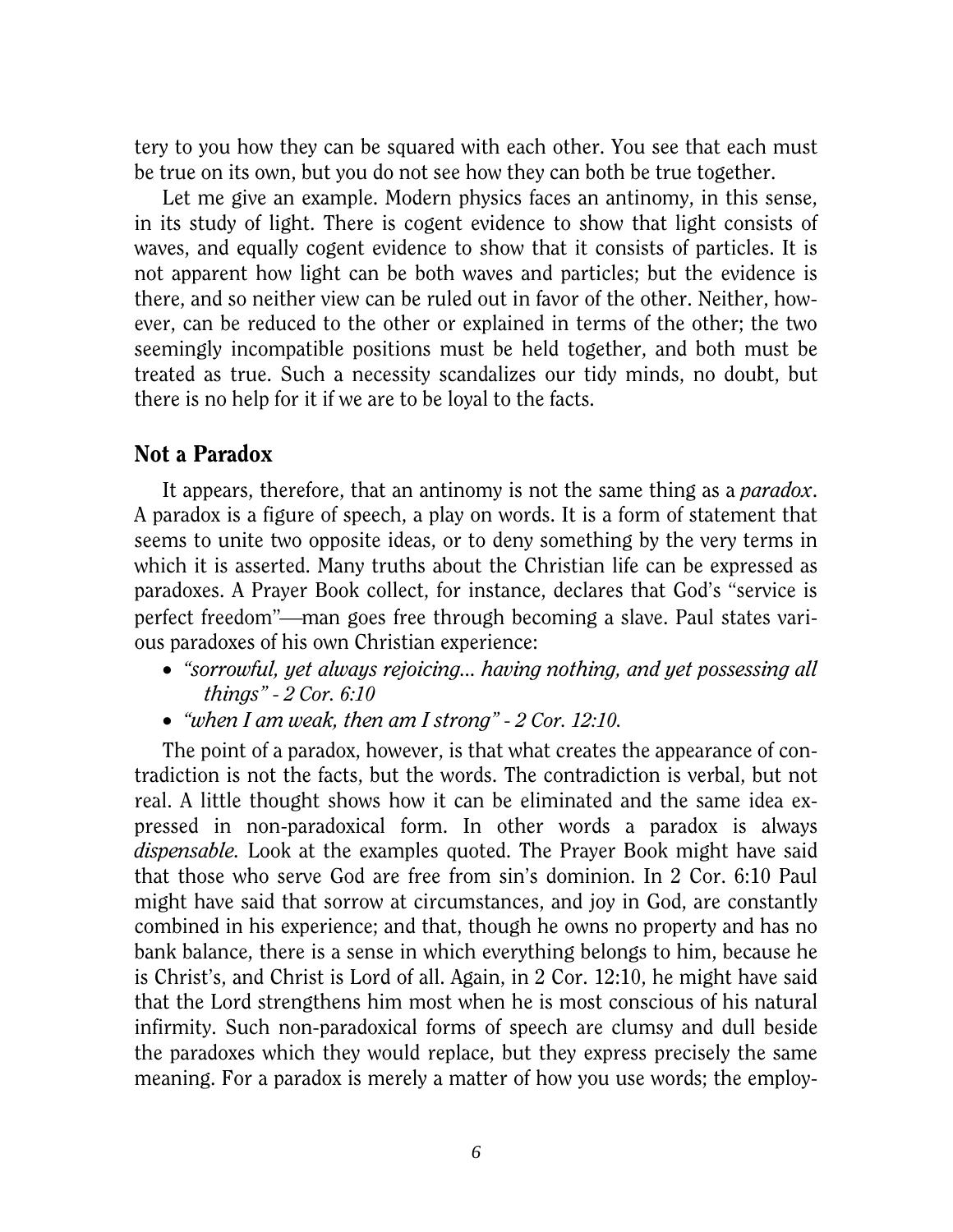ment of paradox is an arresting trick of speech, but it does not imply even an appearance of contradiction in the facts that you are describing.

Also it should be noted that a paradox is always *comprehensible*. A speaker or writer casts his ideas into paradoxes in order to make them memorable and provoke thought about them. But the person at the receiving end must be able, on reflection, to see how to unravel the paradox, otherwise it will seem to him to be really self-contradictory, and therefore really meaningless. An *incomprehensible* paradox could not be distinguished from a mere contradiction in terms. The paradox would thus have to be written off as sheer nonsense.

By contrast, however, an antinomy is neither *dispensable* nor *comprehensible*. It is not a figure of speech, but an observed relation between two statements of fact. It is not deliberately manufactured; it is forced upon us by the facts themselves. It is *unavoidable,* and it is *insoluble.* We do not invent it, and we cannot explain it. Nor is there any way to get rid of it, save by falsifying the very facts that led us to it.

## <span id="page-9-0"></span>Responding to an Antinomy

What should one do, then, with an antinomy? Please note the following.

- Accept it for what it is, and learn to live with it.
- Refuse to regard the apparent inconsistency as real; put down the semblance of contradiction to the deficiency of your own understanding; think of the two principles as, not rival alternatives, but, in some way that at present you do not grasp, complementary to each other.
- Be careful, therefore, not to set them at loggerheads, nor to make deductions from either that would cut across the other (such deductions would, for that very reason, be certainly unsound).
- Use each within the limits of its own sphere of reference (i.e., the area delimited by the evidence from which the principle has been drawn).
- Note what connections exist between the two truths and their two frames of reference, and teach yourself to think of reality in a way that provides for their peaceful coexistence, remembering that reality itself has proved actually to contain them both.

This is how antinomies *must* be handled, whether in nature or in Scripture. This, as I understand it, is how modern physics deals with the problem of light, and this is how Christians have to deal with the antinomies of biblical teaching.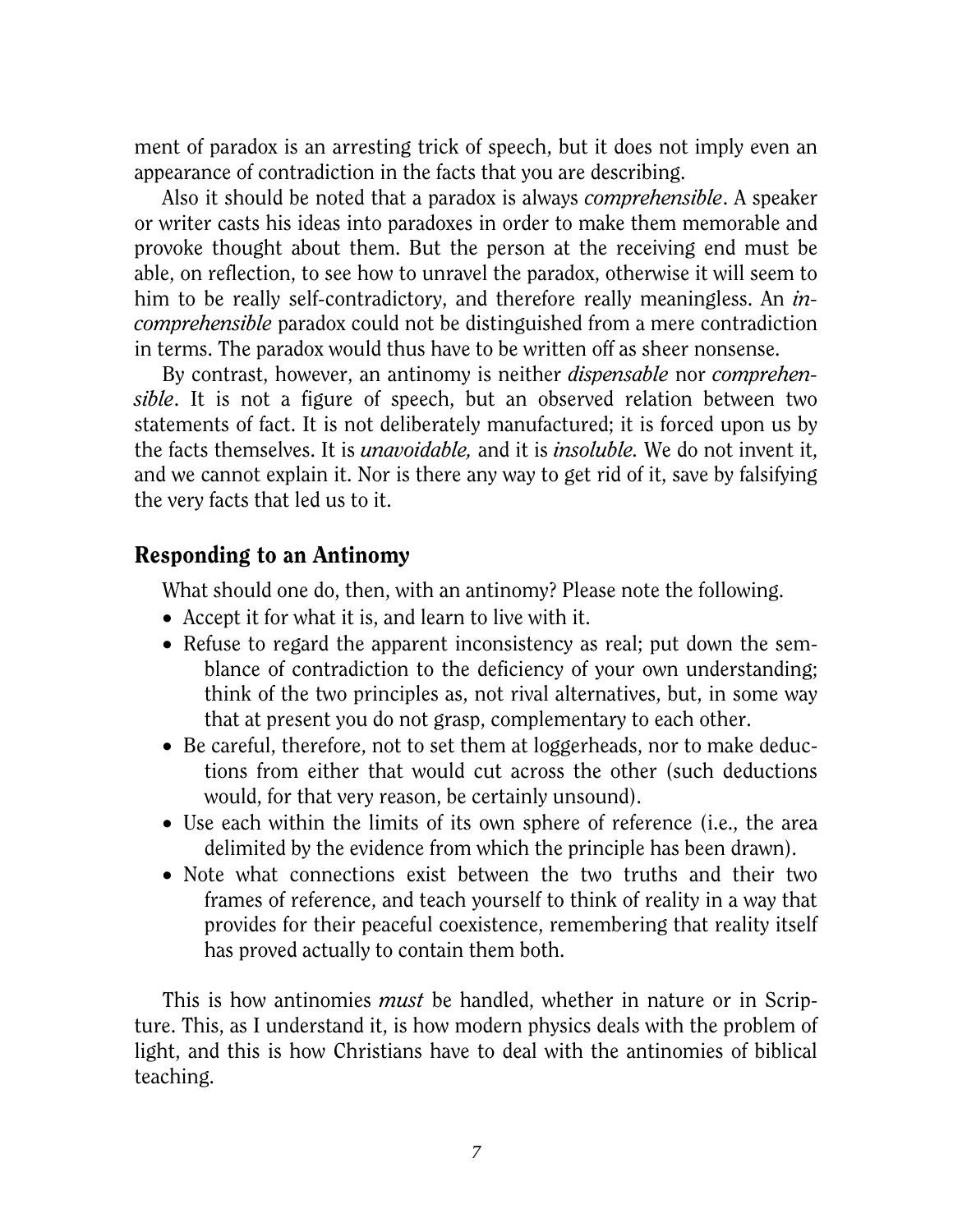## <span id="page-10-0"></span>Antinomy: God as King and as Judge

The particular antinomy which concerns us here is the apparent opposition between divine sovereignty and human responsibility, or (putting it more biblically) between what God does as King and what He does as Judge. Scripture teaches that, as King, He orders and controls all things, human actions among them, in accordance with His own eternal purpose.<sup>[2](#page-10-1)</sup> Scripture also teaches that, as Judge, He holds every man responsible for the choices he makes and the courses of action he pursues.<sup>[3](#page-10-2)</sup> Thus, hearers of the gospel are responsible for their reaction; if they reject the good news, they are guilty of unbelief. "He that believeth not is condemned already, because he hath not believed…"[4](#page-10-3) Again, Paul, entrusted with the gospel, is responsible for preaching it; if he neglects his commission, he is penalized for unfaithfulness. "Necessity is laid upon me; yea, woe is unto me, if I preach not the gospel!"<sup>[5](#page-10-4)</sup> God's sovereignty and man's responsibility are taught us side by side in the same Bible; some-times, indeed, in the same text.<sup>[6](#page-10-5)</sup> Both are thus guaranteed to us by the same divine authority; both, therefore, are true. It follows that they must be held together, and not played off against each other:

- Man is a responsible moral agent, though he is also divinely controlled.
- Man is divinely controlled, though he is also a responsible moral agent.

God's sovereignty is a reality, and man's responsibility is a reality too. This is the revealed antinomy in terms of which we have to do our thinking about evangelism.

To our finite minds, of course, the thing is inexplicable. It sounds like a contradiction, and our first reaction is to complain that it is absurd. Paul notices this complaint in Romans 9. "Thou wilt say then unto me, Why does He (God) yet find fault? For who hath resisted His will?' (Rom. 9:19). If, as our Lord, God orders all our actions, how can it be reasonable or right for Him to act also as our Judge, and condemn our shortcomings? Observe how Paul replies. He does not attempt to demonstrate the propriety of God's action;

 $\overline{a}$ 

<span id="page-10-1"></span><sup>&</sup>lt;sup>2</sup> See Gen. 45:8, 1:20; Prov. 16:9, 21:1; Matt. 10:29; Acts 4:27 f.; Rom. 9:20 f.; Eph. 1:11; etc.

<span id="page-10-2"></span><sup>3</sup> See Matt. 25; Rom. 2:1-16; Rev. 20:11-13; etc.

<span id="page-10-3"></span><sup>4</sup> John 3:18; *cf.* Matt. 11:20-24; Acts 13:38-41; 2 Thes. 1:7-10; etc.

<span id="page-10-4"></span><sup>5</sup> 1 Cor. 14:16; *cf.* Eze. 3:17 ff., 23:7 ff.

<span id="page-10-5"></span><sup>6</sup> *E.g.,* Luke 22:22, "the Son of man goeth (to His death), as *it was determined;*  but woe unto that man *by whom He is betrayed'' Cf.* Acts 2:23.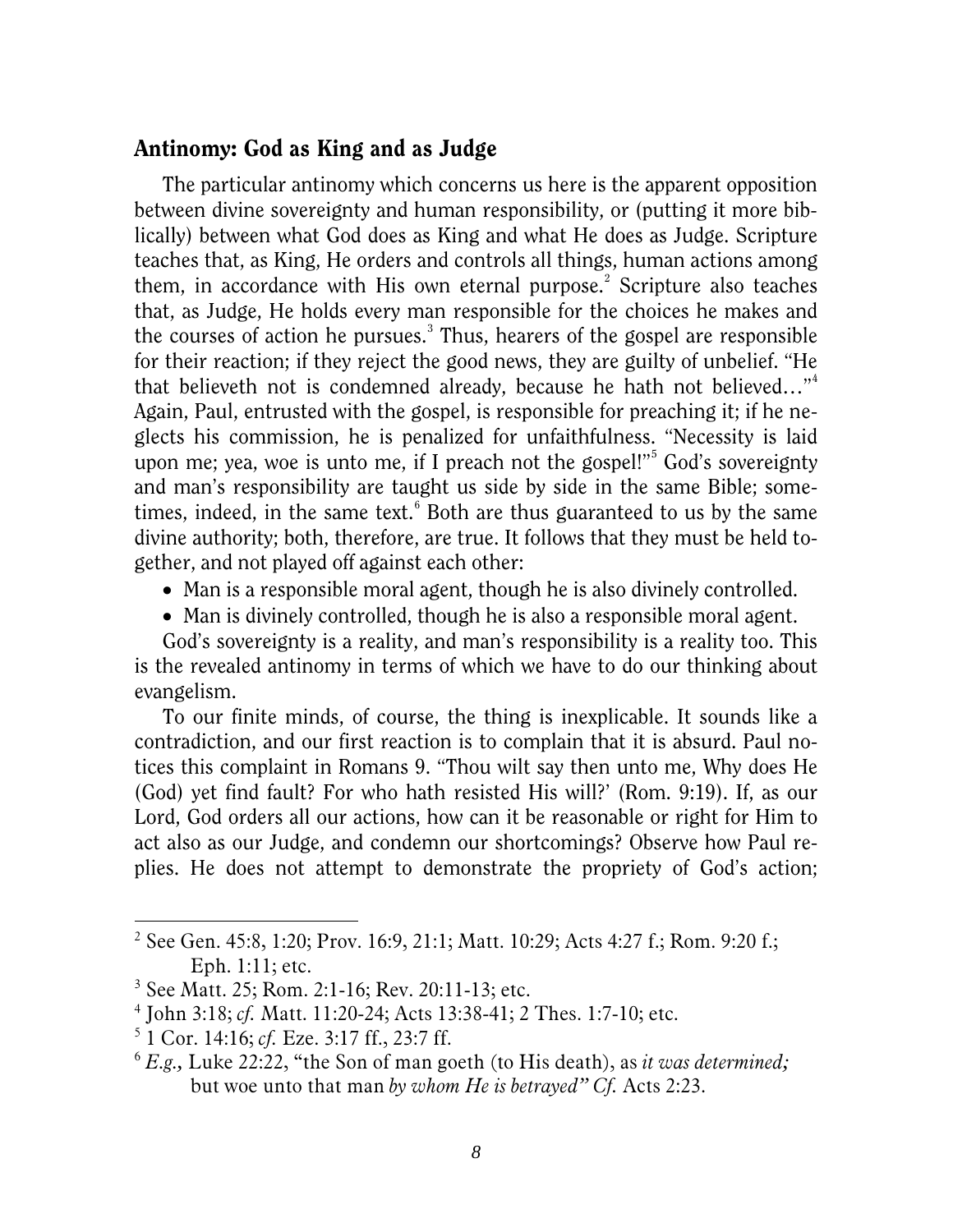instead, he rebukes the spirit of the question. "Nay but, O man, who art thou that repliest against God?' (Rom. 9:20).

## *The creature has no right*

What the objector has to learn is that he, a creature and a sinner, has *no right* whatsoever to find fault with the revealed ways of God. Creatures are not entitled to register complaints about their Creator. As Paul goes on to say, God's sovereignty is wholly just, for His right to dispose of His creatures is ab-solute.<sup>[7](#page-11-0)</sup> Earlier in the Epistle, he had shown that God's judgment of sinners is also wholly just, since our sins richly deserve His sentence.<sup>[8](#page-11-1)</sup> Our part, he would tell us, is to acknowledge these facts, and to adore God's righteousness, both as King and as Judge. Our part is *not* to speculate as to how His just sovereignty can be consistent with His just judgment, and certainly not to call the justice of either in question because we find the problem of their relationship too hard for us. *Our speculations are not the measure of our God.* The Creator has told us that He is both a sovereign Lord and a righteous Judge, and that should be enough for us. Why do we hesitate to take His word for it? Can we not trust what He says?

#### *The Creator is incomprehensible to His creatures*

We ought not in any case to be surprised when we find mysteries of this sort in God's Word—for the Creator is incomprehensible to His creatures. A God whom we could understand exhaustively, and whose revelation of Himself confronted us with no mysteries whatsoever, would be a God in man's image, and therefore an imaginary God, not the God of the Bible at all. For what the God of the Bible says is this: "My thoughts are not your thoughts, neither are your ways my ways... As the heavens are higher than the earth, so are My ways higher than your ways, and My thoughts than your thoughts" (Isa. 55:8 f.).

The antinomy which we face now is only one of a number that the Bible contains. We may be sure that they all find their reconciliation in the mind and counsel of God, and we may hope that in heaven we shall understand them ourselves. But meanwhile, our wisdom is to maintain with equal emphasis both of the apparently conflicting truths in each case, to hold them together in the relation in which the Bible itself sets them, and to recognize that here is a mystery which we cannot expect to solve in this world.

 $\overline{a}$ 

<span id="page-11-0"></span><sup>7</sup> Rom. 9:20 f.

<span id="page-11-1"></span><sup>8</sup> Rom. 1:18 ff., 32; 2:1-16.